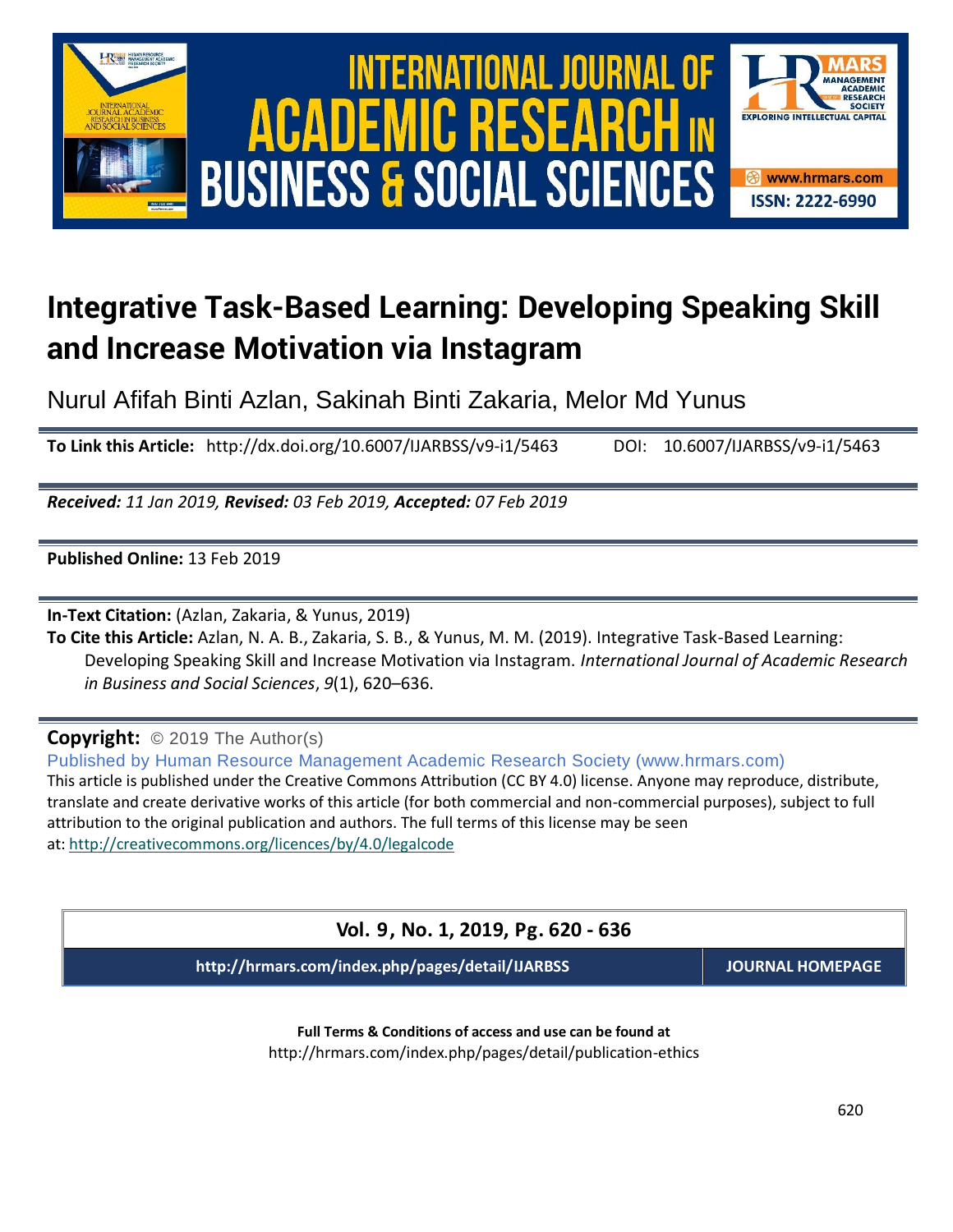

# **Integrative Task-Based Learning: Developing Speaking Skill and Increase Motivation via Instagram**

Nurul Afifah Binti Azlan, Sakinah Binti Zakaria, Melor Md Yunus Faculty of Education, Universiti Kebangsaan Malaysia, 43600 Bangi Selangor Malaysia

# **Abstract**

The ability to communicate fluently and accurately is becoming one of the most important components of language elements in Malaysia. Some of the factors that cause to the inability to speak eloquently are low self-confidence, inadequate practices and less exposure to the language. Henceforth, this action research aimed to discover the potential use of integrating Instagram features and task-based learning activities to develop speaking skills and identify the level of pupils' motivation. In this study, an observation and semi structured oral interview were conducted as methods for data collection. Hence, eight pupils from an urban pre-school in Selangor and low level of English proficiency in a rural primary school in Negeri Sembilan, Malaysia were selected. The findings from the action research indicated that a majority of the pupils acknowledged that Instagram motivates and boosts their interest to practice English speaking and at the same time improve their speaking skills. It is concluded that incorporating of Instagram and task-based learning activities are aligned with the needs of 21<sup>st</sup> Century learning and teaching strategies together with the potential to engage and motivate pupils in developing their speaking skills.

**Keywords**: Speaking Skills, Instagram, Task-Based Learning, Mobile Learning, Integration

## **Introduction**

The roadmap of language teaching and learning has experienced major changes in the era of deployment of new technologies worldwide. No doubt, English is recognized as the international language of communication and it should be focused in order to support in individual development competencies that are fluent in English so that our learners would be prepared to achieve their best in the Fourth Industrial Revolution (Lie & Yunus, 2018)

In the Malaysian context, learning and acquiring English as a second language is compulsory from pre-school level up to tertiary studies. There are four major components of the English language including reading, speaking, listening and writing. Even though English has been introduced since preschool, the proficiency level, especially in English speaking skills among pupils is still low. According to Darmi and Albion (2013), pupils only used the English language in the classroom but not outside the classroom. Due to the situation, Thornton and Houser (2005) stated that if L2 learners do not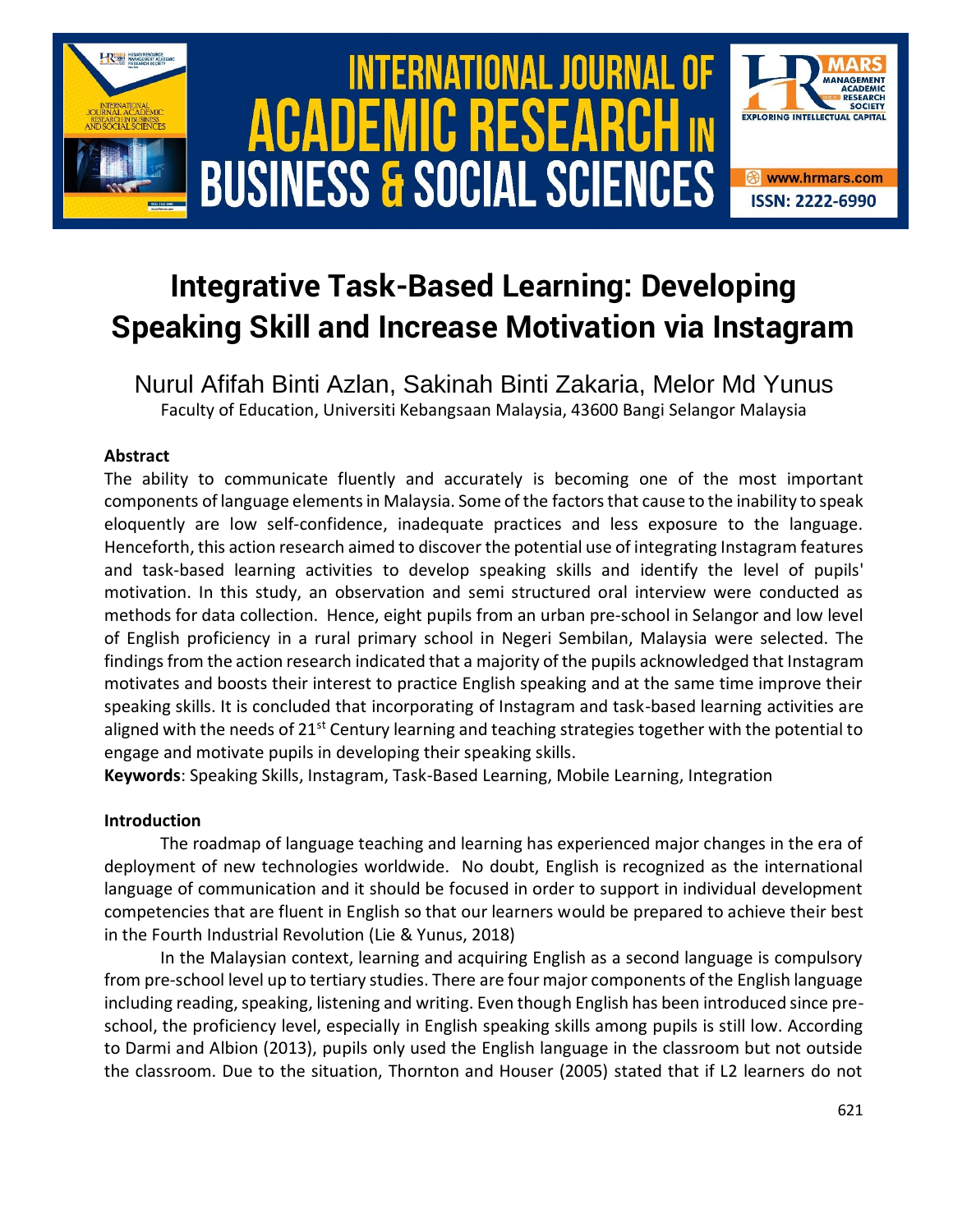have the vast opportunity to use English outside the classroom, the engagement in the English language seems impossible for them to speak the target language effectively. In order to be fluent in the target language, it is crucial for the learners to practice the language frequently.

In the new world of 4th industrial revolution, education nowadays is inculcating the evolving technologies and generate a variety of new styles of teaching and learning medium, delivering knowledge and even promoting different ways of conducting the assessment. In order to realize Malaysian Education aspiration and overcome the problem faced due to low proficiency of speaking skills, the integration of Instagram and task-based learning activities are used to become the platform for the pupils to practice their language skills in a fun way. According to the Internet Users Survey conducted by MCMC in 2017, Instagram is the second highest Social Networking Sites preferences among Malaysian after Facebook, which is 56.1%. Moreover, according to a study by Sprout Social in 2017, Instagram is widely used from generation X to generation Alpha. Yunus (2007) added teachers in Malaysia are anxious to exploit the potential use of technologies to enhance their teaching and learning process. Hence, this could be an opportunity to introduce to the teachers, parents, pupils and society to assist pupils learning using Instagram in practising English-speaking skills not just in the classroom but also during their leisure time.

It is essential that the use of integrating Instagram for classroom task-based speaking activities to be introduced to the pre-schoolers up to the primary school pupils. According to Adzija et al. (2014), the preschool period is the vital years of the children for natural learning. He added, that foreign language teaching should initiate when children are in preschool, the teachers can exploit a child's willingness and ability to learn new knowledge. Moreover, up to the age of 12, the brain is like super-sponge where the foundations of thinking, language, vision, attitudes, aptitudes and other characteristics are established. As to assist the developing of English-speaking skills among the pupils, more exposure and practice should be encouraged during this period.

On top of that, by referring to the Common European Framework of Reference for languages, for the development of learning English as a second language, speaking is the second component to learn. It is also aligned with the Malaysia Education Blueprint 2013-2025 aspiration whereby learning English as a second language and ability to use the technology in the classroom and outside for the purpose of education are also equally important. As stated by Sebah (2014), the ease of use to Instagram features and the availability of handheld devices make it more appealing to recognise this platform as some of the important tools in the language classrooms. Hence, the objectives of this study are to discover the potential use of Instagram features with task-based learning activities and to identify the level of pupils' motivation in developing their speaking skills.

#### **Literature review**

#### **Mobile Learning and Social Networking**

Classroom learning has never been the same since the previous introduction of ICT in teaching and learning English. As explained by Yunus et.al (2013), ICT include a variety of technologies used to communicate, create, disseminate and manage information effectively. Today, an integration of mobile and technology into language education has become an everyday phenomenon (Arlina & Yunus, 2015).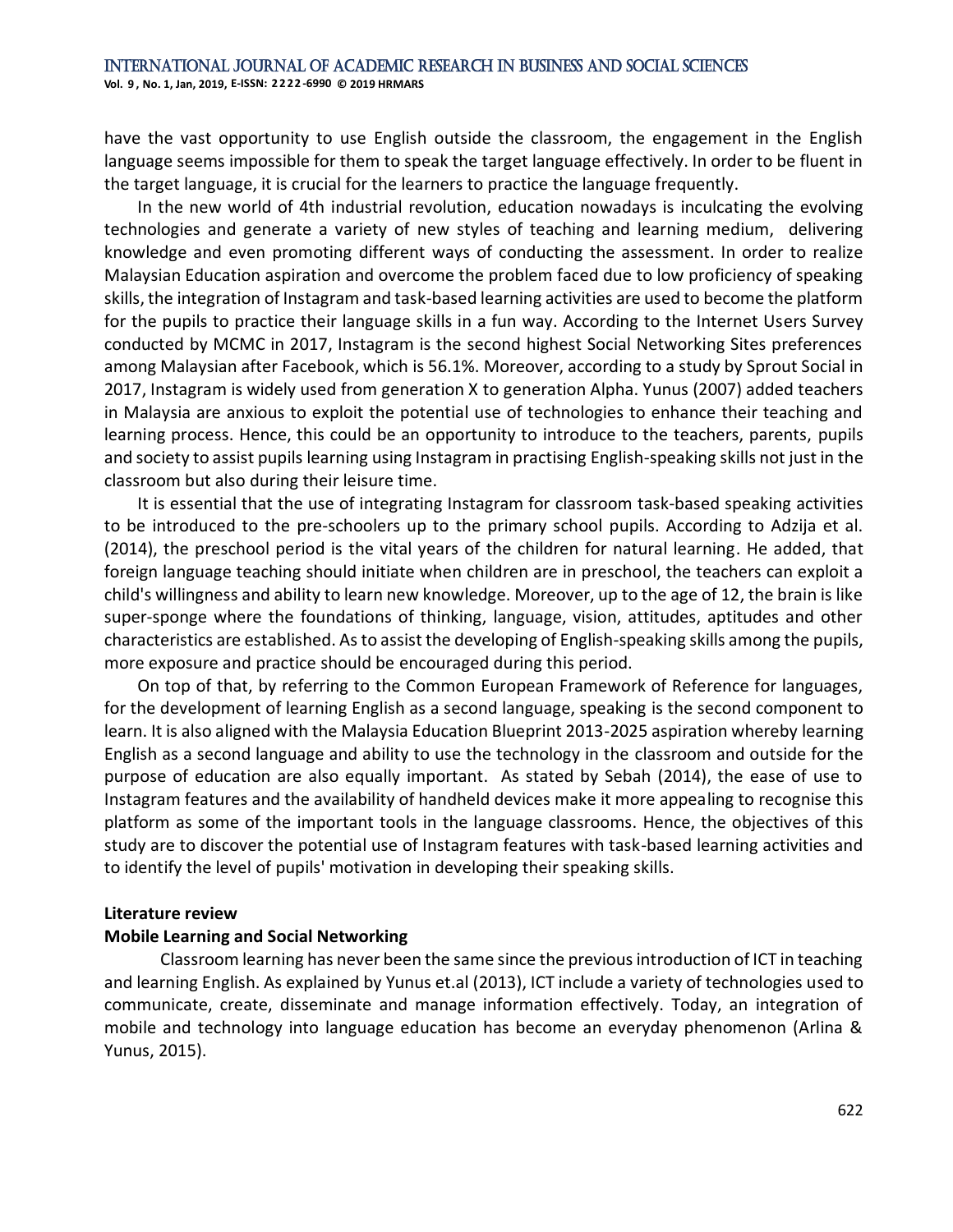According to Darmi and Albion (2017), there are various meaning of mobile learning from different scholars. Sharples et al. (2007) emphasise that mobile learning is a process of getting knowledge from the extensive conversation across numerous contexts amid people and personal interactive social interactive technologies. While Brown (2005) defines mobile learning as the use of small and portable devices to achieve part of the eLearning process.

In general, mobile learning could be described as learning with the support of handheld technologies like smartphones, tablets, iPads and other similar digital devices, which could have an impact on language teaching, and learning. Whereas social networking allows users to interact, share knowledge and ideas, express opinions and display activities and events within their social networking group (Yunus et.al., 2012). Thus, social network and social media such as Facebook, Instagram and Twitter play a major role in reshaping and developing society point of view, personal opinions and even changing and influencing the way the current education system works.

#### **Instagram in the Language Classroom**

The initiation of Instagram in 2010 has gained popularity across teenagers and adults' users worldwide. According to Sebah (2014), since its introduction, there have been multiple studies and research papers of Instagram on writing and reading together with other platforms like Facebook, Whatsapp and Twiter (e.g., Bowman & Akcaoglu, 2014; McCarthy, 2010 as cited in Sebah, 2014) and Twitter (e.g., Krüger-Ross, Waters, & Farewell, 2012; Reed, 2013; Warren & Wakefield, 2012 as cited in Sebah, 2014) in classrooms. However, very few if any, discuss the use of Instagram in developing speaking skills in the context of classroom learning. Some of the examples are done through researches such as Sebah (2014), reported the possible use of Instagram as a language tool for writing through exploring the selfie craze. Whereas, Purwandari (2017) did a research using Instagram to improve pupils' writing through photographs and finally, a study conducted by Mansor & Abdul (2017) discovered that Instagram is undoubtedly an effective social media tool for pupils' communication especially in their task-related activities.

#### **Motivation**

The pupils need to involve in English speaking activities requires a certain level of motivation. Motivation in general divides into intrinsic and extrinsic factors that stimulate yearning and energy in pupils to be continually interested and committed to the learning and engaging in the English activities. According to Eisa et al. 2016, intrinsically motivated actions are those done for satisfaction one gains from engaging in the activity itself. By contrast, extrinsically motivated refers to the need for an achievement to get a certain rewards (Pittman & Bogiano, 1992, as cited in Mat & Yunus, 2014). However, studies conducted by Mat & Yunus (2014) suggested pupils are usually motivated, have positive attitudes towards learning English as long as they are given extrinsic although it does not necessarily interpret into complimentary efforts in improving proficiency.

## **Speaking Skills**

According to Tunku et al. (2017), speaking skills is one of the language skills that is facing a lot of trouble and often being discussed among educators and policymakers. Most of the pupils did past the English exam paper, but not all of them are able to communicate in English fluently. According to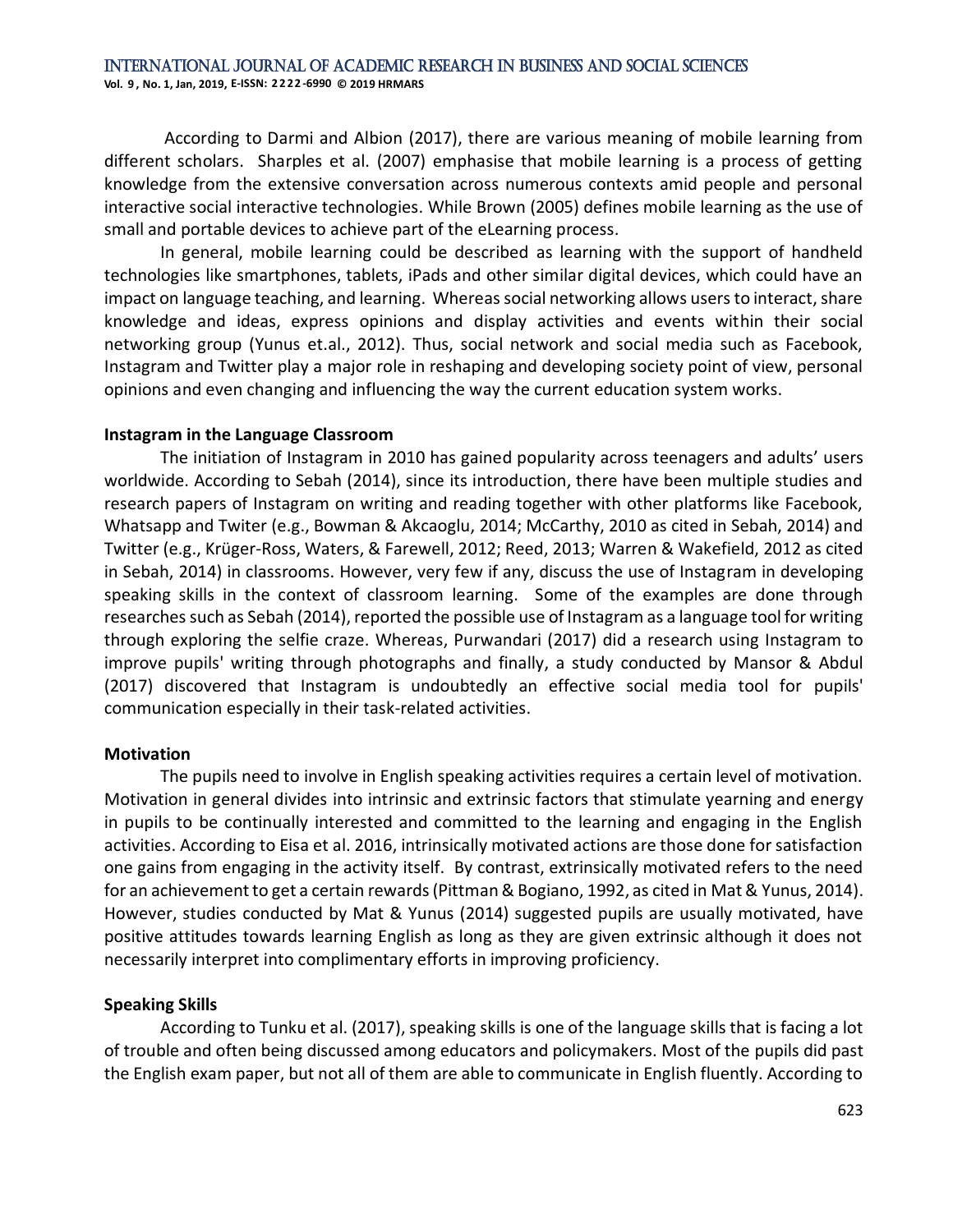the primary school syllabus (standard document) issued by the Ministry of Education Malaysia, there are few basic skills that the pupils are required to attain including exchanging greetings, introducing oneself, make polite requests, thank someone and expressing simple apology (Ministry of Education, 2012, p 17). Briefly, the objective of the English Language Curriculum is to equip pupils with basic language skills to enable them to communicate effectively in a variety of context that is appropriate to the pupils' level of development (3). Accordingly, it is imperative for the teacher to find the best ways to teach English for communication as it could assist in English language development among pupils.

Chomsky (1986) stated children are born with a Language Acquisition Devise (LAD). Chomsky (1986) believes that children are able to pick and process language they hear around them effortlessly. Whereas, by referring to Piaget (1959), in the cognitive and information processing theories, language learning is the result of the human brain forming networks of associations based on the input received. This believed is in line with Vygotsky's (1962), where he upholds that the child obtains language by engaging in conversation with the adults. Besides that, by referring to the sensitive periods in Early Brain Development by Council for Early Childhood (Nash 1999, Early Years Study, 1999 & Shankoff, 2000), the best period to learn a language and also higher order thinking skills are between 1 year old to 7 years old. Consequently, it is very crucial for children to get more exposure and practice English communication in their daily life.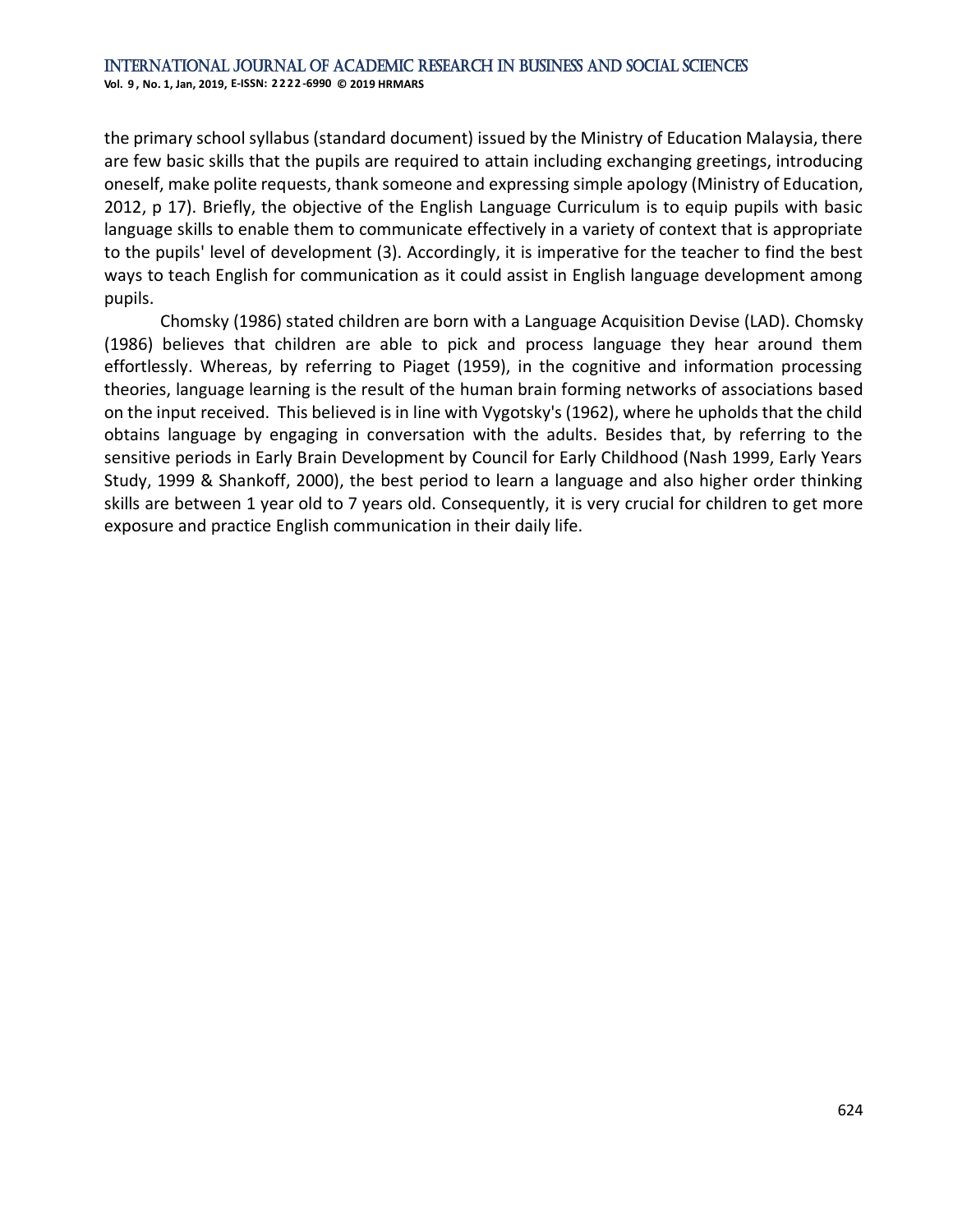**Vol. 9 , No. 1, Jan, 2019, E-ISSN: 2 2 22 -6990 © 2019 HRMARS**

# **The learning theoretical Framework**

The learning theoretical framework explains the various models' design of technological integration in the classroom.



Figure 1. The framework of learning theories with technological integration.

As illustrated in Figure 1, the task-based learning activities were developed by following the learning theories which are Bloom's Taxonomy (Bloom, 1956), Maslow's Hierarchy of Needs (Maslow, 1943) and Task-based learning (Willies', 1996). The integration of the theories is associated with the creation of English-speaking skills activity modules and outcome from the implementation. While during the activities the combination of Gagne's Nine Events of Instruction and Keller's ARCS model for motivation was applied to assist the development process. As for the evaluation of the activities and the development, Zone of Proximal Development by Vygotsky and Soviet (1896-1934) were used to discover the progress of the pupils. Meanwhile, to support the input of the data, Technology Acceptance Model (Davis et al, 1989) was used to discover the pupils' perception for the use of Instagram features in developing English Speaking skill.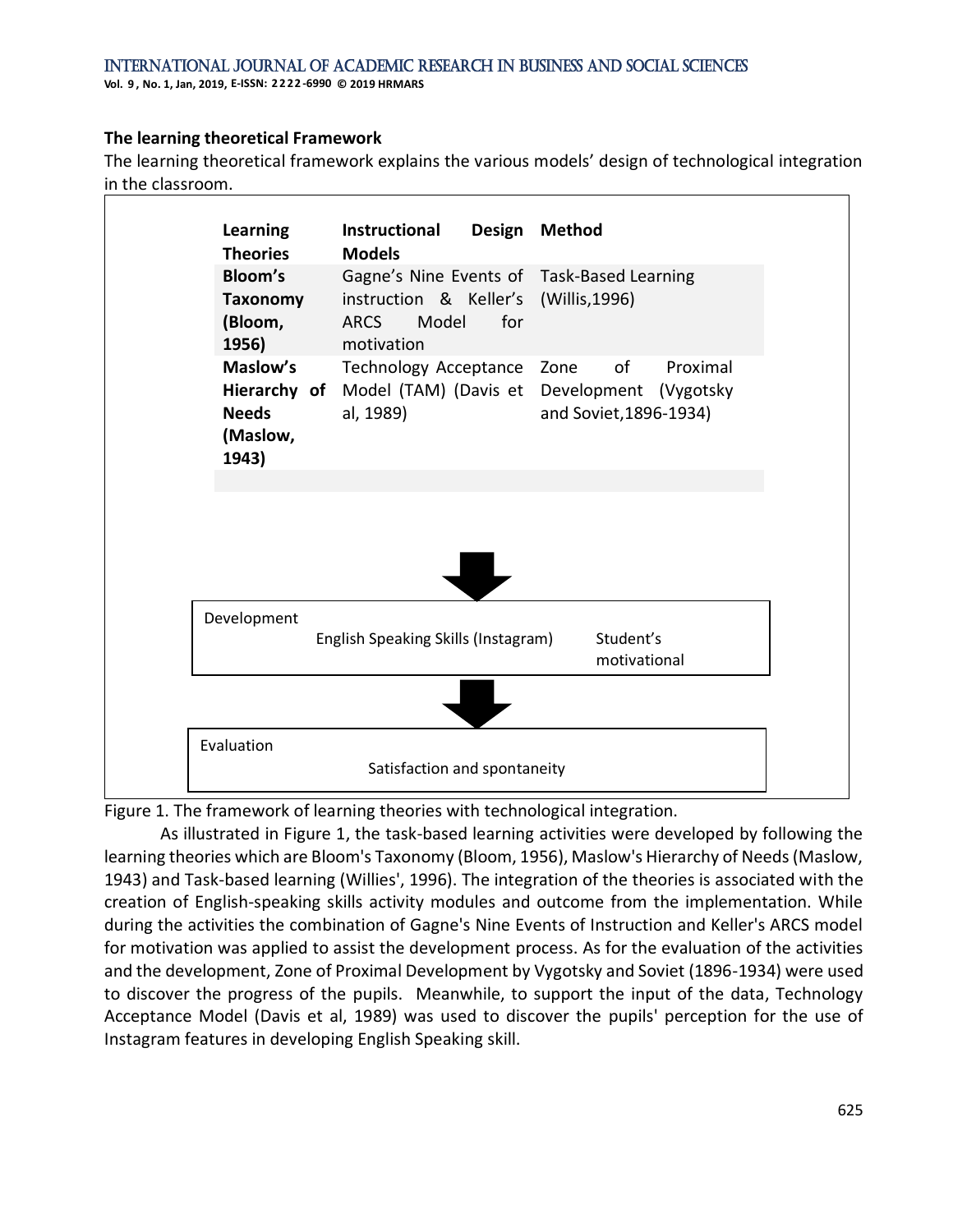# **Methodology**

# **Research Design**

The research design for this study is an action research that consists of observation and interview. In order to have diverse opinions and view and in the effort of understanding low-achieving English learners experience in learning through Instagram, a qualitative approach is considered to be appropriate. Further clarification is through the process of the action research, where two cycle of model of action research (Kemmis and McTaggart, 1982) applied. The research was conducted over a period of 14 weeks, which divided into two equal cycles of 7 weeks. In the first cycle, the intervention is designed, implemented and evaluated to improvise the teaching method. Whereas, during the second cycle, the revised design was applied and implemented, and the outcome was evaluated. The designed referred to the learning theoretical framework as the guideline for the intervention. The treatment group was observed before, during, and after the intervention. The participants were selected based on purposive sampling. According to Creswell (2014), purposive sampling refers to the intention of the researchers. As for this study, the main purpose for the sampling isthe participants must be among poor level of English proficiency and low or no motivation towards learning English. Thus, four participants from preschool that is located in West Coast of Peninsular Malaysia and four participants from primary school that is located in Southern of Peninsular Malaysia selected for the observation and interview.

# **Research Instrument and Procedure**

The two types of data collection were consisting of observation and interview. The first data collected during the observation was referred to as descriptive observation that involves direct observation supported by videos recording and photos. Videos of observation were recorded before, during and after the intervention. The second research instrument used was recorded semi structured oral interview. According to Jamshed (2014), video recording of semi- structured oral interview makes the process easier for the researcher to emphasis on the interview content and the verbal stimuli and therefore enables the researcher to generate "verbatim transcript" of the interview. There were six questions used for the interview and are in accordance to the interview protocol and ethics where pupils volunteered themselves for this research study. Four participants from Year 6 which to be named as participant A, B, C and D and another four participants from the preschool to be named as E, F, G and H were interviewed. The questions were translated into Bahasa Malaysia as they were unable to speak English. Permission was also obtained from their school administration and parents and pseudonyms were used in this study. Thematic analysis was applied based on the outcomes obtained from videos recording observation and semi structured oral interview transcription as to observe emerging themes. The data gathered was analysed based on coding units of information and categories pertinent to the study conducted.

# **Data Collection and Analysis**

The data was collected through two research instruments- observation and semi structured interview. The task-based learning activities selected were consisted of role-play, jazz chants, and social expression that reflect on normal daily conversation. Before conducting the research and video recording, the pupils were required to read and view the scripted lines and practice in pair or in-group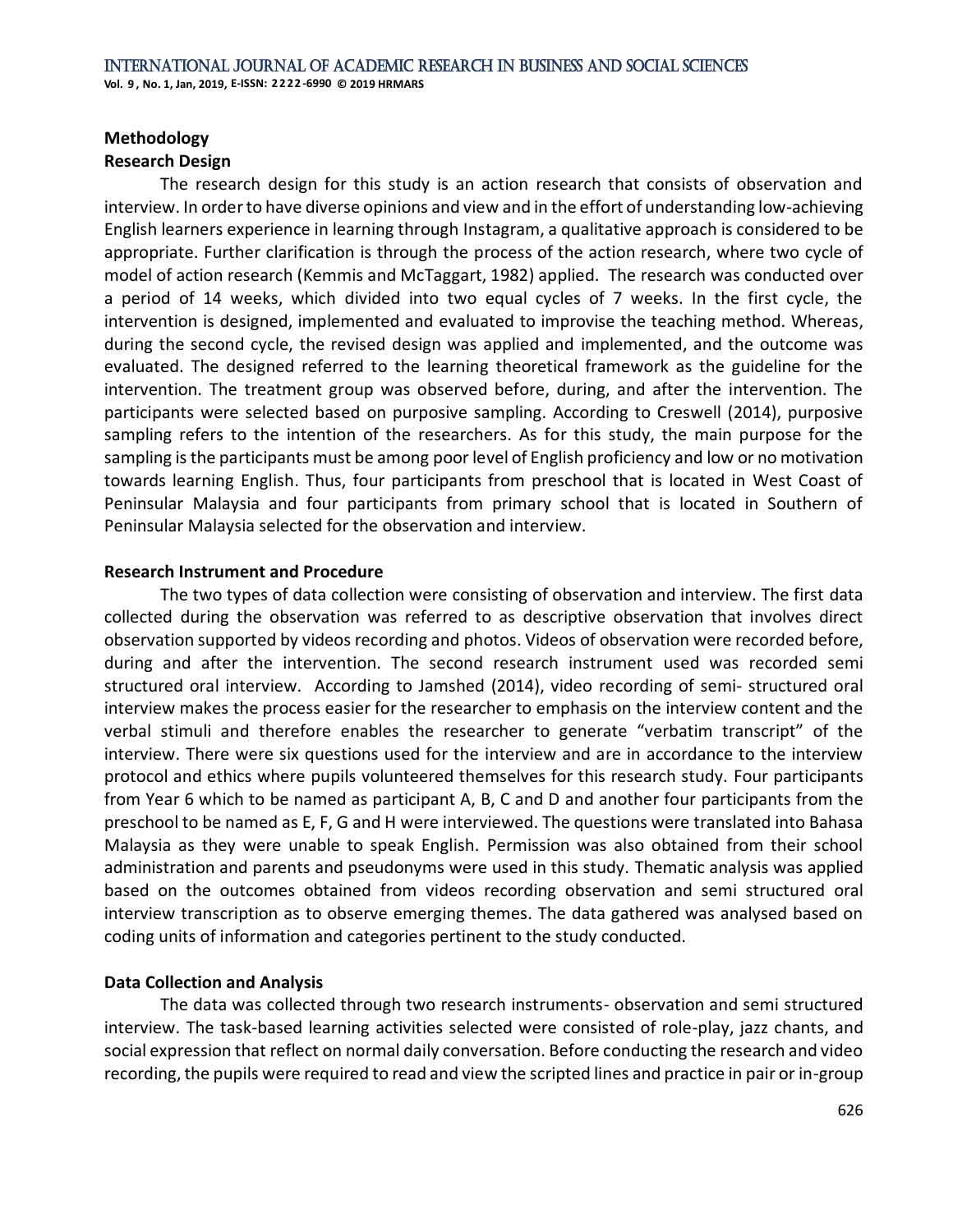before actually performing the pertaining activities. These activities were recorded a few times before conducting the actual research study and data collection.

After the practice, the pupils were required to do the actual performance either in pair of ingroups. A few types of face-filter interface from Instagram's features were applied during the process of recording. The videos were uploaded into a private account in Instagram and some of the selected videos were sent individually to their parents' private messages, as some of the parents have no direct access to the Instagram account. Before sending the videos, an initial brief discussion was communicated whereby the researchers elicited information on the reasons why the participants and their parents need to watch the videos and encouraged them to get feedback from their parents and peers.

Next, the participants were interviewed after they have watched their performances on videos via Instagram and received appropriate responses from their parents and friends. The participants were then, allowed to use Bahasa Malaysia and English in order to express themselves better without language barrier. The interview sessions were video recorded and later transcribed in verbatim. Thematic analysis was applied during observation and interview transcriptions in order to detect emerging themes.

#### **Data Validity and Reliability**

When conducting a research, every researcher would have personal prejudices based on their previous experience or while conducting out of class activities teaching English as a second language.

In order to make certain the reliability of the data, it is important for the researcher to hinder every aspect of personal preferences on the study. Reliability could be described as the stability and dependability of the research mechanism (Creswell, 2014). Thus, a strategy was utilised to uphold the reliability of this research and that is through triangulation. Triangulation is the process of confirming evidence from different persons, types of data, or methods of data collection in descriptions and themes in qualitative research (Creswell, 2014). According to Ang et. al. (2016), there are three criteria that could be establish from triangulation which are credibility, dependability, and conformability. The researcher could use several sources of informants or variety of documents, methods and theoretical perspectives as approaches to study one occurrence (Ang et. al, 2016 & Brink, 1993). Henceforth, this study adapted and used theoretical framework, observation and semi structured interview together with task-based learning activities to collect data. The data are compared and double-checked in order to look for consistency and reliability in the findings. Group or peer check from the same course is another strategy operated to make sure the dependability of the research.

Validity is the progress of comprehensive evidence to demonstrate that the intended test interpretation that the test is anticipated to measure matches the suggested purpose of the test (Creswell, 2014). Therefore, validity is the level of accuracy of the instrument in which the instrument is valid for their intended purpose. In this study, respondent validation is carried out by showing the interview transcriptions and the video recording to the participants for clarifications and confirmation in order to improve the accuracy. Moreover, the data gathered from all research instruments are shown to the participants to ensure that the researcher had transcribed and interpreted their opinions and utterances correctly.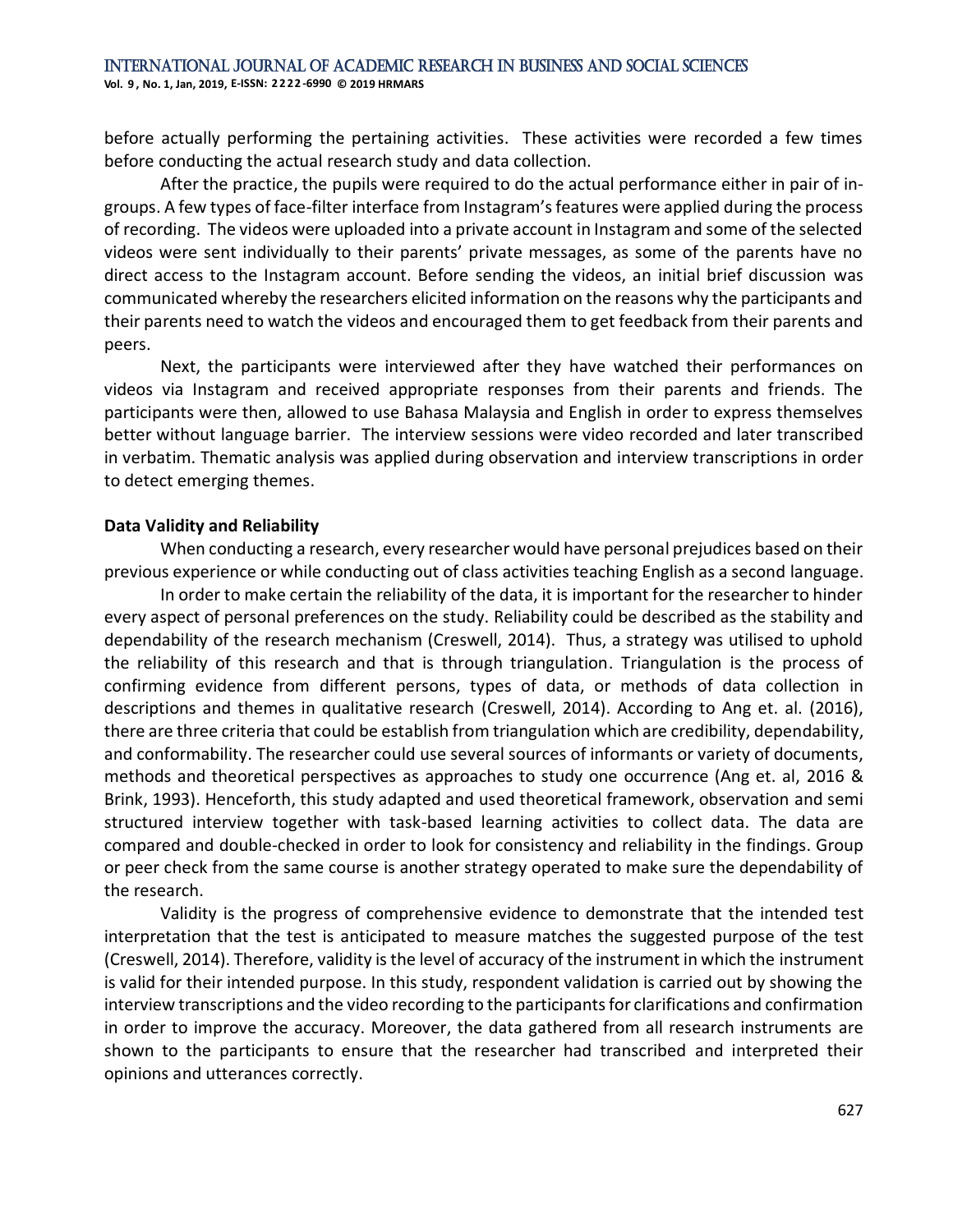**Vol. 9 , No. 1, Jan, 2019, E-ISSN: 2 2 22 -6990 © 2019 HRMARS**

## **Findings**

To recap on the research study, the research objectives are:

- 1. To discover the potential use of Instagram features with task-based learning activities
- 2. To identify the level of pupils' motivation in developing their speaking skills.

The first research objective is addressed in the first subtopic whereby the potential use of Instagram by incorporating with task-based learning activities for the language development and acquisition of English speaking skills are analysed. The second research objective is explored in the following subtopic in which learners' motivation is revealed.

## **English Speaking Development**

The following subsection will be discussed on how the intervention affect the pupils' language development based on the research objective 1- To discover the potential use of Instagram features with task-based learning activities. The variables were based on Instagram influence and speaking skills through observation via videos recorded before, during, and after the intervention.

The following transcripts were based on preschool pupils' where they were aware about Instagram but never been exposed to it during teaching and learning in the classroom. The first transcript passage was taken from the first role-play activity which was about ''knowing each other''. Two participants involved during the activity. It conversed that the participants were not able to produce certain words before the intervention and omit certain words that they could not remember or unsure when asked to produce after the implementation of task-based learning activities.

*What (silent) your name? How (silent) you? (Participant G, recorded observation)*

# *Name is. I am 5 years (silent) (Participant H, recorded observation)*

Based on the above, the activities were also applied to the primary school pupils on daily basis where they show no interest and motivation and refuse to participate as they were not able to speak and could not remember some of the vocabularies taught beforehand. When asked whether they like the speaking activities in the classroom during an interview, most of the participants replied,

*"No, I don't know how to speak English. I'm lazy to try it". (Participants C, interview) "No. English is hard. I'm not good at it". (Participants D, interview)*

Dull and tense environment can impede pupils' interest in learning English (Lin, 2008). As it was conducted in the classroom in the urban area without any technologies, pupils have no desire to pursue in the activity and at the same time, may increase their anxiety if they could not perform.

# **Instagram's Integration Potential**

For the integration of Instagram features as the intervention in the task-based learning activities, many participants expressed their excitement and joy when participating in the activities. The pupils felt that they are a part of a sharing activities where their friends and families are able to watch them speaking and performing. One of the pupils from pre-school and primary schools level mentioned: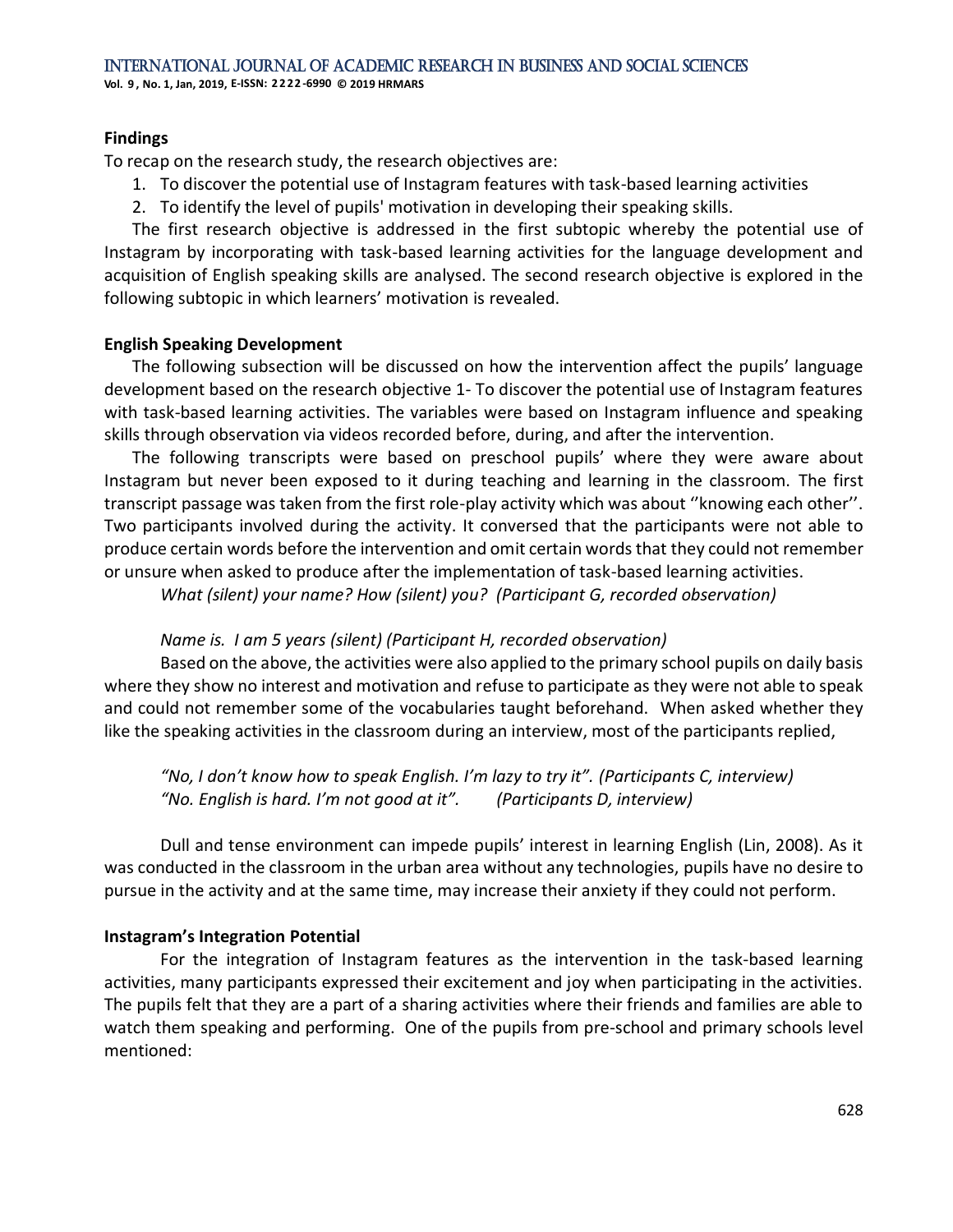*"I like it because I am with my friends and can watch them." (Participant F, pre-school, interview)*

*'We can show what we can do, share and tell our story, and let our friends and families to comment. They can watch us too. (Participant A, primary school, interview)*

Furthermore, participant D from primary school level was not able to learn much in the classroom setting because of the previous method was too monotonous. By using out-ofclass mobile technology method that interests her, she felt more excited and able to improve her pronunciation. Participant C, D, and F who explained that participating in English speaking activities using Instagram features provide more insight and improve understanding for the learners, also support this statement. They mentioned,

*"I feel that I am exposed to English speaking activities through Instagram by watching my friends". (Participant C, interview)*

*"I am able to learn and improve my English by watching different activities in Instagram". (Participant D, interview)*

*"I can speak English correctly; I want it because it is awesome." (Participant G,interview)*

The findings above support that online social media promotes the increase in the speaking skills among pupils of educational institutions (Baruah, 2012). During the activities, the participants were given ample time for practice and guidance by referring to the Zone of Proximal Development (Vygotsky &Soviet, 1896-1934). To ensure the reliability, the participants were given option to choose, use and respond to the conversations. They could also interact and exchange their own dialogue. There were massive differences from the first time of conversing the language and the results. This implied that the participants were already understood the language and show a positive progress in English language development. This can be referred to the below conversation by preschool participants after the intervention was implemented in the task-based learning activities in the observation procedure s as one of the example;

*''Hi, good morning. What is your name'', ?"How old are you?'', "What do you like to eat?'' (Participant G, recorded observation) "Good morning, my name is \_\_\_\_\_\_\_\_\_'': ''I'm 6 years old", "I like to eat fried rice". (Participant H, recorded observation)*

The analysis of the observation displayed that, the pupils were in a process of acquisition and learning the second language. This could be supported from one Krashen's Theory of a Second language, which is the acquisition and learning. According to Krashen (1982), acquisition is the subconscious process of where the pupils are not aware that they are acquiring the language but only aware that they are using the language. This could be related during the process of exposing English language to the pupils from the videos displayed and during role-play with teacher's assistance. Krashen (1982) added that acquiring the second language are more informal and in the process of "picking up" the language. However, after exposing and practicing the language, the pupils automatically move up to another level of the process of learning. By referring to Krashen (1982), learning is to develop competence in second language learning whereby it is the conscious knowledge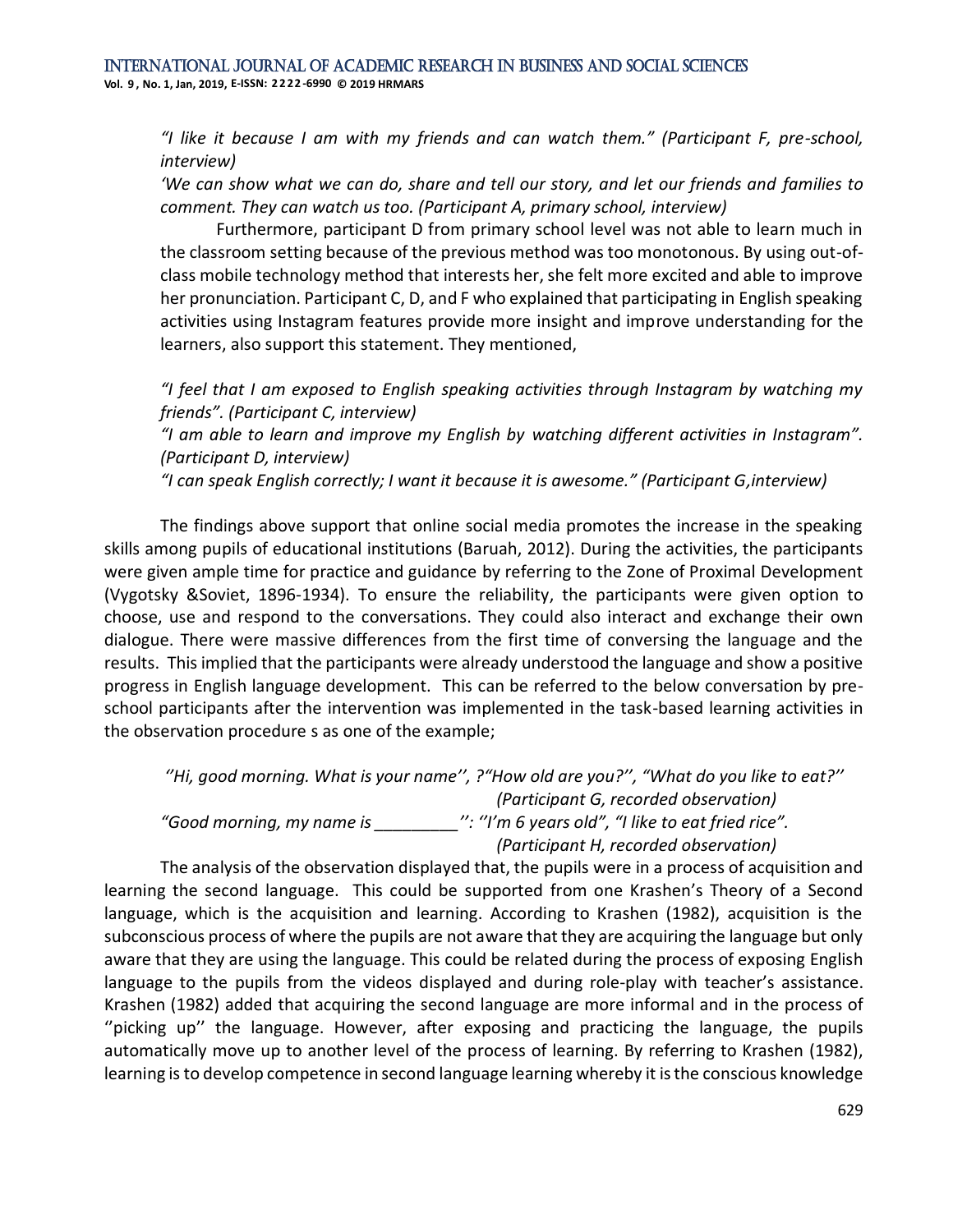that learned from the pupils. The process is formal, and pupils were exposed to the correct use of grammar and choices of words in a sentence uttered by them. As a result, by referring to the Zone of Proximal Development by Vygotsky and Soviet, (1896-1934), the pupils were able to speak independently. Besides that, from the observation analysis, the pupils were also able to correct their mistakes and their friends' mistake during the conversation. Henceforth, the development of the English language as a second language was gradually increasing.

Furthermore, the activities conducted by referring to the integration of learning theories are impactful for the language development. The hands-on activities and thought-provoking activities could actually assist the student's language learning process. Moreover, during the teaching and learning process, teachers prepared an interesting teaching aid. According to (Nachiappan et al., 2018) the relevance of teaching aids with the activity that is planned would support the teacher in channelling information effortlessly and effectively by attaining the learning objectives more efficiently. Furthermore, Nachiappan et al., (2018) added that the effect to the usage of teaching aids could empower the teaching experience to become an authentic experience and mould pupils to become learners who well understood about their surroundings and capable of applying what has been learnt in their daily lives. Additionally, similar to Wilcox et al. (2001), they indicated that learning a second language could be very effective and successful when the learning process occurs in a meaningful context and when the teacher is able to provide appropriate label and language to define the learners' ongoing activities and experiences. Thus, from the task-based learning activities and the use of Instagram could give a strong effect on language development.

#### **Language Self-Development**

The data gathered from observation also implied that, their self-confidence and motivation are increasing during and after the implementation. This can be discovered from their performances and expression during the activities. This could also be supported through outcome of the semi structured oral interview session where the participants gave positive feedbacks. The following subsection will discuss the second objectives of the study, to identify the level of pupils' motivation using Instagram features in developing English-speaking skills among pupils.

#### **Motivation**

According to Gudu (2015), motivation is an essential factor that determines the degree at which pupils accept the activities.

## **Low level of motivation**

The analysis has discovered that before the intervention, seven out of eight were demotivated and do not have the desire to try English speaking. Few factors contributed to the issues. When the participants were asked, '*'Do you like to speak English before? Why?''*

*''No…because I do not know… and I am afraid…'' (Participant E, interview)*

*''No, because I never tried at home…'' (Participant F, interview)*

The analysis of the interview also revealed that the pupils never had a chance to speak English prior to the study outside classroom and that lead to the issues of being afraid to try. The other reason was the pupils has low self-confidence. According to Hosni (2014), pupils are afraid of making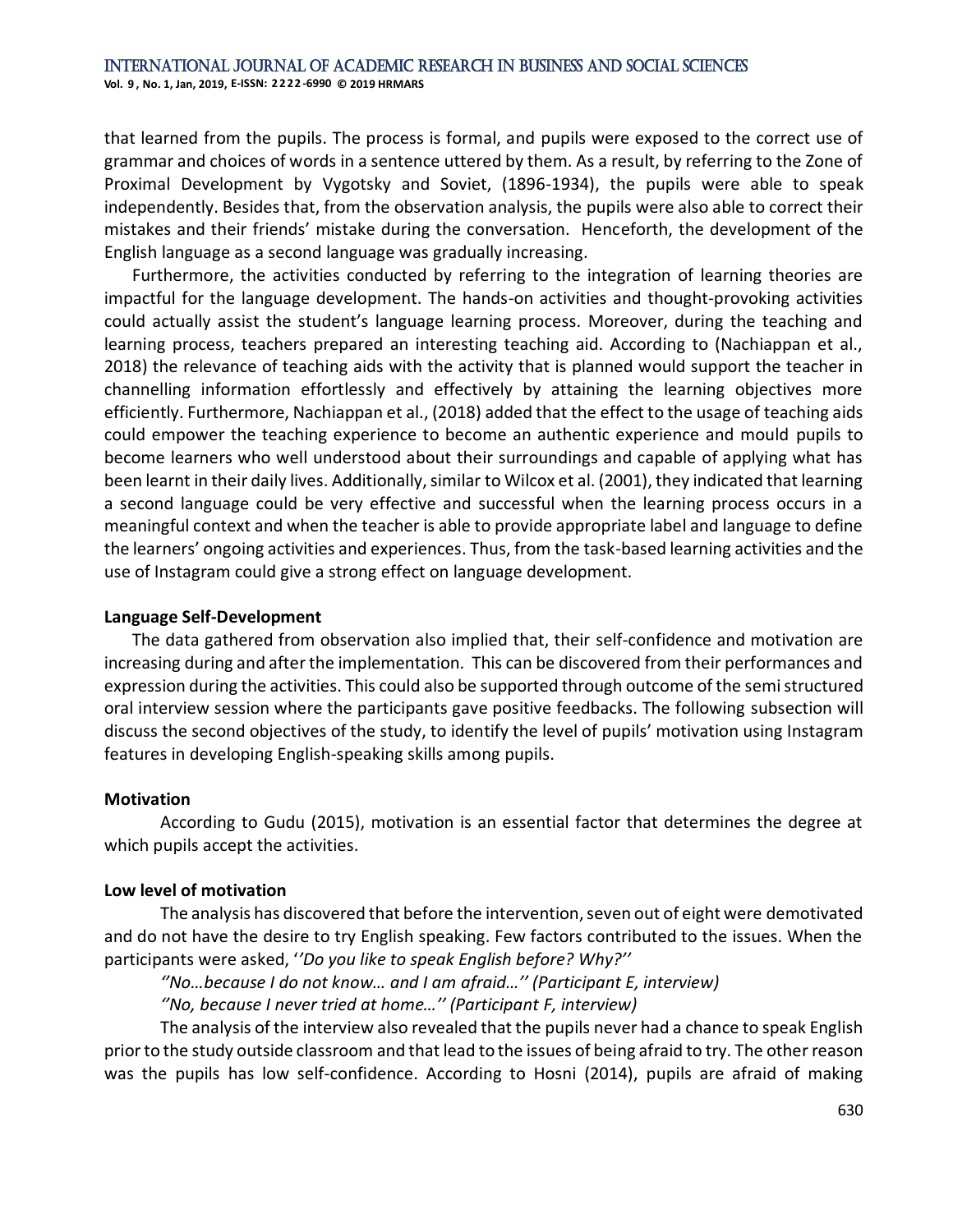mistakes and being criticise by their friends or teachers and this factor could lower down their motivation to express themselves to try to speak the language. Apart from that, Hosni (2014) added that few pupils have lack of motivation to converse in English because they do not see the importance of speaking the language. As such, situation when the teachers introduced the language, teachers could integrate the technology in the lesson to attract the pupils and at the same time explain the reasons and the benefits of communicating in English.

#### **Intrinsic Motivation and extrinsic Motivation**

The analysis also discovered that pupils feel motivated doing the activities. When the pupils were asked on whether they like the activities and would like to participate again using Instagram, participant D and E positively responded intrinsically about the activities and able to share the authentic reasons.

*"I feel I want to participate again as I like group activities since speaking activities consist of interaction with friends, conversations and role-play. I just like it." (Participant D, interview)*

As in relation to the development of the activities, the pupils' responses are aligned to the Maslow Hierarchy of Needs theory. This is because the pupils could feel the sense of belonging when the pupils like to do the activity with their teacher and friends. According to the study conducted by Yunus (2011), academic performance and pupils' behaviour could be improved from the positive relationship. Yunus (2011) described that interaction between the pupils and the teachers turn out to be enormously significant for a positive relationship throughout the entire school year. These in turn, influence the pupils' learning and increase their need and interest to study the language. A pupil added,

*"I like our activities so much; all of the activities are fun. I can do anything on my own." (Participant E, Interview)*

According to Yunus (2014), when the pupils have the positive attitude toward English, it would eventually motivate the pupils to learn the language it is either inside or outside classroom. Yunus (2014) either highlighted that, pupils' desire to learn English intrinsically or extrinsically is the impactful factor in becoming an effective language learner. A participant also claimed due to the extrinsic factor, he felt the need to participate in the activity.

*"Yes, because I feel I can get reward after doing the task given." (Participant G, interview)* This could support the analysis from the pupils' response that they have a positive feeling of getting an incentive and would give a strong commitment in learning the language.

The findings of the study advocate that Instagram features and task-based learning activities have the potential to assist in developing English speaking skills and increase motivation. The integration of the learning theories framework shows that the pupils could present their view verbally and could enhance their higher order thinking skills. In terms of determining the student's motivation to practice English speaking by using Instagram's features, the results show that the pupils are influenced by the use of Instagram's features. One of the participants mentioned,

*"I like it because it helps me to try to speak English" (Participant H, interview)*

Moreover, participant E added, she feels the use of 'Face-filter also contributed to her selfconfidence and desire to speak English. The ''Face filter'' from Instagram's features consist of animal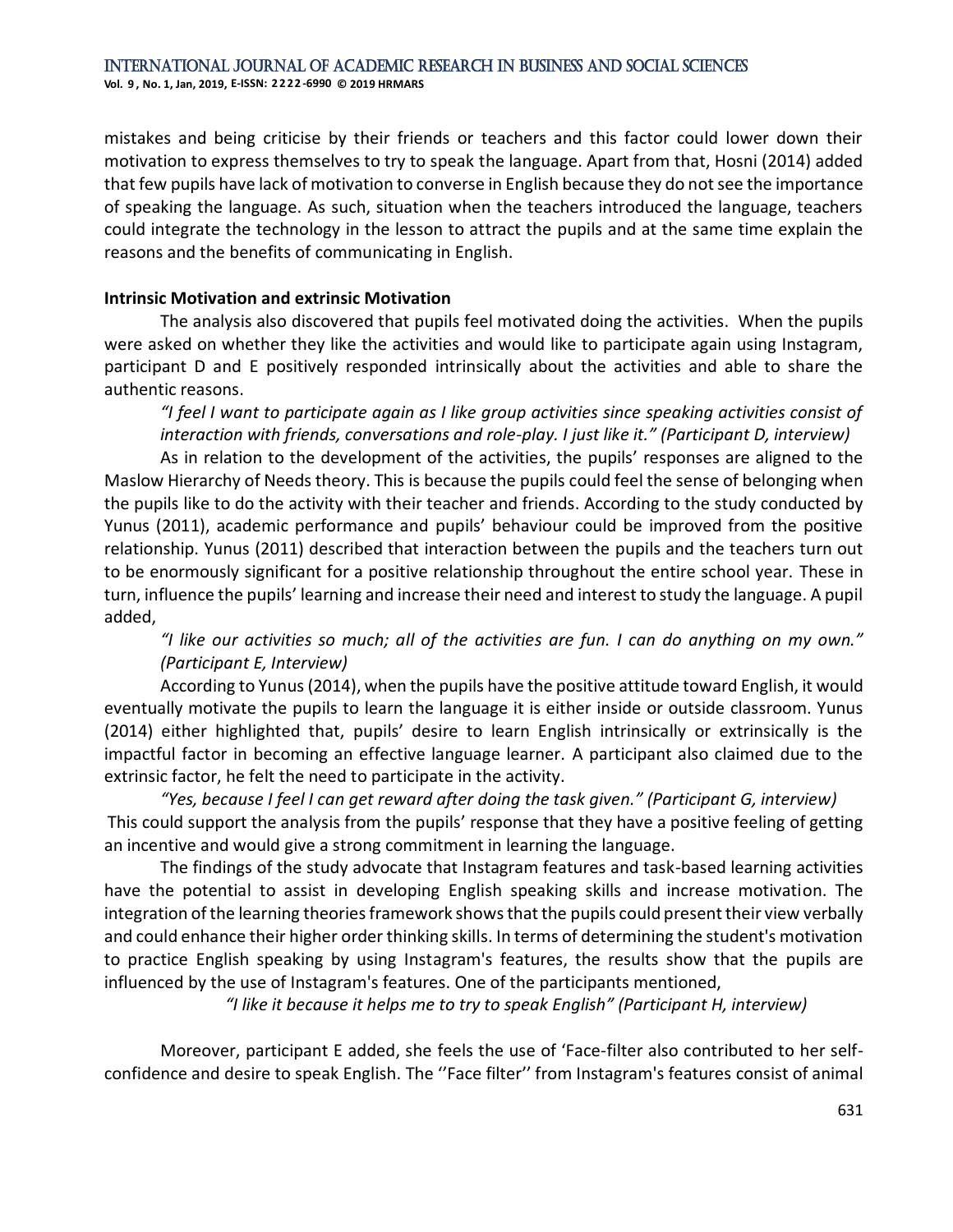characters and mask figures where the pupils enjoyed using it and at the same time could increase the pupils' interest in practicing English Speaking. Some of the participants also added in the interview that the use of the features motivates them in learning English. They mentioned,

*(Participant F, interview) "I can learn speaking and take photo because the rabbit is cute." "It has a lot of interesting mask, I like to learn English in a happy way." (Participant G, interview)*

#### *"I learn it in school in a fun way." (Participant H, Interview)*

The close engagement between teachers and pupils and the use of mobile learning and social networking sites as a platform contributed to the success of the implementation. Yunus (2011) stated that constructive teacher-student relationship enhances classroom management as well as the atmosphere in the classroom making it productive, enjoyable and secure for self-learning and selfdiscovery. Participant C supports this view where he feels that the platform would increase his speaking skills. He mentioned,

*"I feel I can improve my speaking skills after watching myself on Instagram" (Participant C, interview)*

According to a study conducted by Rensburg and Thanh (2017), the language learning outcomes proved that the application of social networking sites, which is Instagram, is anticipated to increase pupils' language learning outcome from their active involvement and constructive attitude to supplementary learning activities during the formal course. Besides that, Rensburgh and Thanh (2017) implied that active engagement in social networking is able to generate a better English conversation atmosphere for the pupils. Whereas, Wang (2013) specify that effective, interactive and fascinating English lessons could make the learning more entertaining. Therefore, this intervention is useful for everyone as it covers the approach holistically.

#### **Implications**

This integration of Instagram and task-based learning activities has proven to be useful for the pupils, as it has become a great platform for the pupils to practice English speaking. Besides that, it is also useful for the teachers as it helps the teachers to create a lively learning environment and get a closer engagement with the pupils. According to Rensburgh and Thanh (2017), the use of social networking sites could develop a strong learning collaboration and active interaction between pupils and teachers. This intervention is also accessible to other parties as the supporters such as the parents, society and from Ministry of Education itself. Due to that, it would more impactful if there would be further study to be conducted with larger sample and include other pupils from secondary level especially the rural areas.

#### **Conclusions**

From the study, it could be concluded that the integration of Instagram with the task-based language activities have positive impact in enhancing pupils' self-confidence to deliver their ideas in reality and motivate them to become fluent English speakers. The pupils would use the Instagram as a platform for communication as well as for broader engagement in the process of learning namely focusing on the speaking skills. Thus, task-based activities via mobile learning seem to be a perfect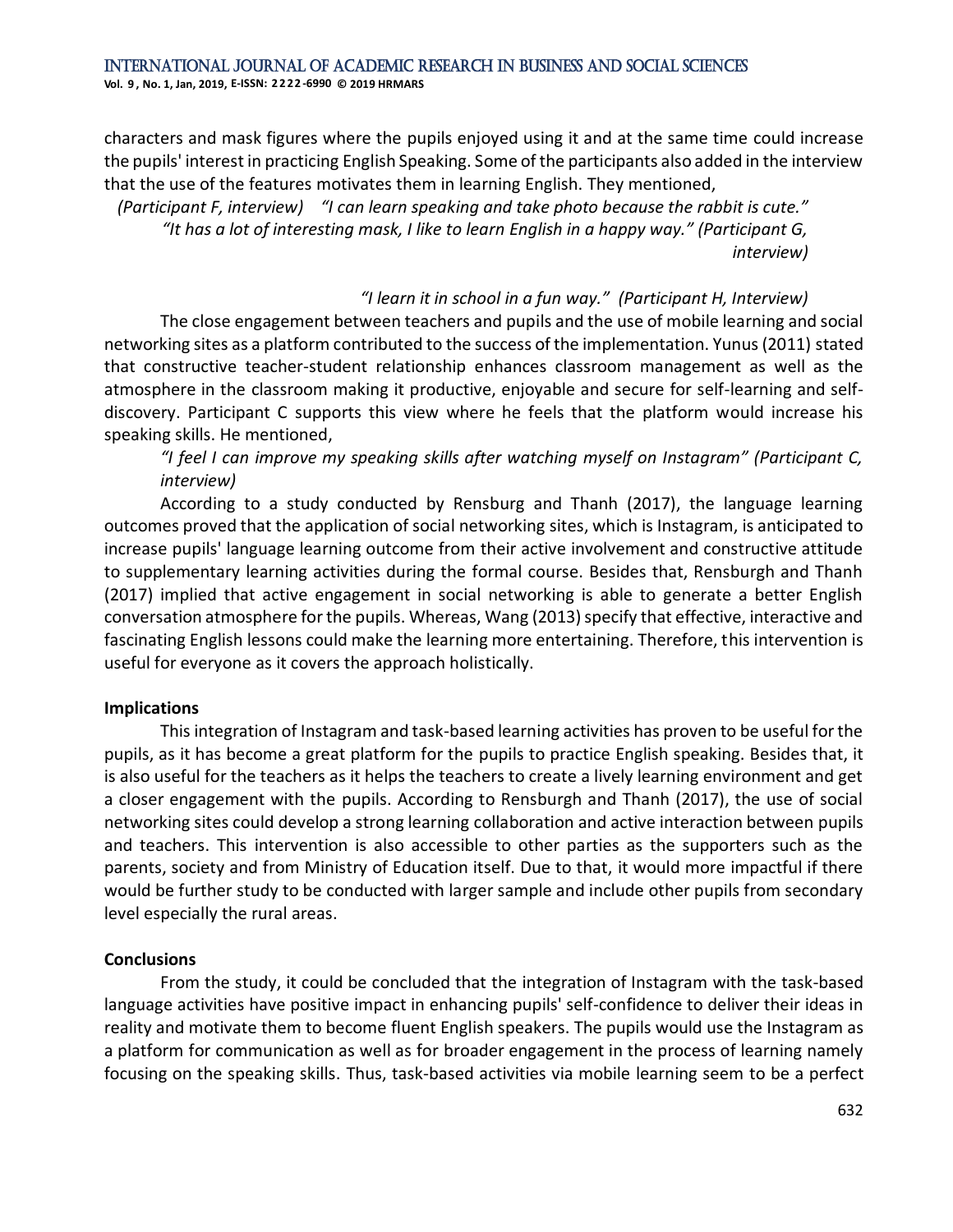environment for both in and out of classroom learning. The instagram platform provided pupils with the opportunity to engage in a dialogical process as well as other activities in which the learning benefits of questioning, answering, imitating, singing, chanting and many others were made viable. Hence, the use of social media platform is also pertinent to a different level of English proficiency to enhance their English-speaking skills.

## **Corresponding Author**

Nurul Afifah Binti Azlan, Sakinah Binti Zakaria, Melor Md Yunus, Faculty of Education, University Kebangsaan Malaysia, Selangor, Malaysia Email: efmotion90@yahoo.com.

#### **References**

- Adžija, M., & Sindik, J. (2014). Learning of Foreign Language In Pre-School Children: Evaluation Methods In Kindergarten's Environment. *Metodički Obzori/Methodological Horizons*, *9*(1), 48-65. doi: 10.32728/mo.09.1.2014.04
- Ang, C., Embi, M., & Yunus,M. M. (2016). Enhancing the Quality of the Findings of a Longitudinal Case Study: Reviewing Trustworthiness via ATLAS.ti*. The Qualitative Report*, *21(10),* 1855-1867. Retrieved from<http://nsuworks.nova.edu/tqr/vol21/iss10/7>
- Al-Ali, S. (2014). Embracing the Selfie Craze: Exploring the Possible Use of Instagram as a Language mLearning Tool. *Issues and Trends In Educational Technology*, *2*(2).doi: 10.2458/azu\_itet\_v2i2\_ai-ali
- Al-Eisa, E., Al-Rushud, A., Alghadir, A., Anwer, S., Al-Harbi, B., & Al-Sughaier, N. et al. (2016). Effect of Motivation by "Instagram" on Adherence to Physical Activity among Female College Students. *Biomed Research International*, *2016*, 1-6. doi: 10.1155/2016/1546013
- Baruah, T. (2012). Effectiveness of Social Media as a tool of communication and its potential for technology enabled connections: A micro-level study. *International Journal Of Scientific And Research Publications*, *Volume 2*(5). Retrieved from [http://www.ijsrp.org/research\\_paper\\_may2012/ijsrp-may-2012-24.pdf](http://www.ijsrp.org/research_paper_may2012/ijsrp-may-2012-24.pdf)

Bowman, N., & Akcaoglu, M. (2014). "I see smart people!": Using Facebook to supplement cognitive and

affective learning in the university mass lecture. *The Internet And Higher Education*, *23*, 1-8. doi: 10.1016/j.iheduc.2014.05.003

Creswell, J. (2014). *Education Research. Planning, Conducting and Evaluating Quantitative and Qualitative Research* (4th ed.). Boston: Pearson. Retrieved from http://basu.nahad.ir/uploads/creswell.pdf

Darmi, R., & Albion, P. (2013). Malaysian Graduates: What and Why. In *3 rd Malaysian Postgraduate*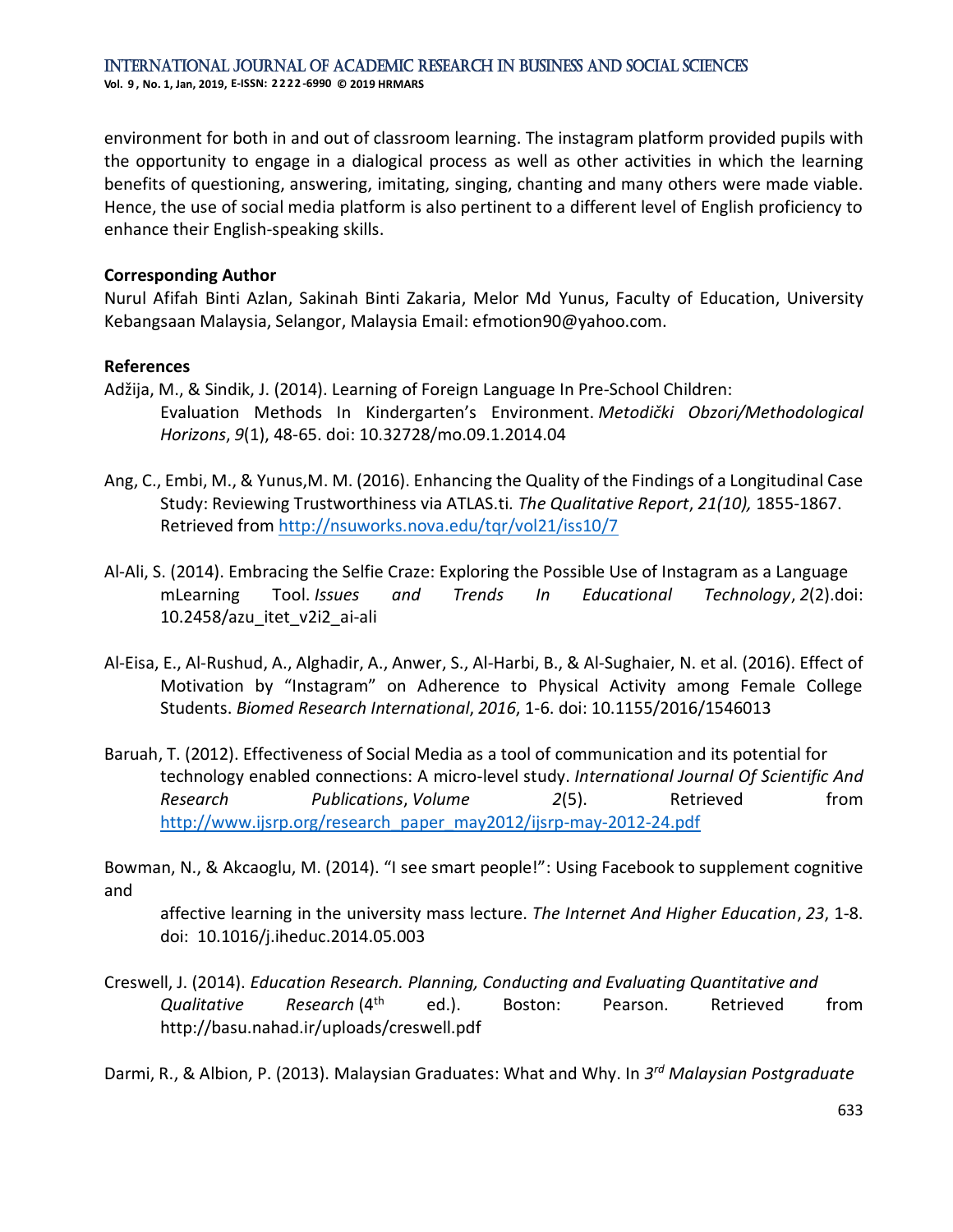*Conference (MPC2013)*. New South Wales, Sydney: 3rd. Malaysian Postgraduate Conference (MPC2013). Retrieved from<https://core.ac.uk/download/pdf/16670867.pdf>

- Fulton-Archer, L., J. Smith, M., Sauer, T., Small, H., & Abbott, M. (2011). *21st Century Skills Map* [Ebook]. Washington, DC20001. Retrieved from [https://www.actfl.org/sites/default/files/pdfs/21stCenturySkillsMap/p21\\_worldlanguagesm](https://www.actfl.org/sites/default/files/pdfs/21stCenturySkillsMap/p21_worldlanguagesmap) [ap.](https://www.actfl.org/sites/default/files/pdfs/21stCenturySkillsMap/p21_worldlanguagesmap)pdf
- Gudu, B. (2015). Teaching Speaking Skills in English Language using Classroom Activities in Secondary School Level in Eldoret Municipality, Kenya. *Journal Of Education And Practice*, *Vol 6*(35), 1-9. Retrieved from<https://files.eric.ed.gov/fulltext/EJ1086371.pdf>
- Jamshed, S. (2014). Qualitative research method-interviewing and observation. *Journal Of Basic And Clinical Pharmacy*, *5*(4), 87. doi: 10.4103/0976-0105.141942
- Krashen, S. (2009). *Principles and practice in second language acquisition* (1st ed.). Hertfordshire [England]: Phoenix ELT.
- Lin, G. (2008). Pedagogies Proving Krashen's Theory of Affective Filter. *Hwa Kang Journal Of English Language & Literature*, (14), 113-131. Retrieved from <https://files.eric.ed.gov/fulltext/ED503681.pdf>
- Malaysian Communications and Multimedia Commission. (2017). *Internet Surveys 2017*. Selangor: Malaysian Communications and Multimedia Commission. Retrieved from [https://www.mcmc.gov.my/skmmgovmy/media/General/pdf/MCMC-Internet-Users-](https://www.mcmc.gov.my/skmmgovmy/media/General/pdf/MCMC-Internet-Users-Survey-2017.pdf)[Survey-2017.pdf](https://www.mcmc.gov.my/skmmgovmy/media/General/pdf/MCMC-Internet-Users-Survey-2017.pdf)

Mat, S., & Yunus, M.M. (2014). Attitudes and Motivation Towards Learning English Among FELDA School

Students. *Australian Journal Of Basic And Applied Sciences*, *8*(5), 1-8. Retrieved from https://pdfs.semanticscholar.org/7cab/0f400c1c7ff07d53045c40c8153c47c7ea15.pdf

Mansor, N., & Rahim, N. (2017). Instagram in ESL Classroom. *Man In India*, *97*(20), 107-114. Retrieved from

https://www.researchgate.net/publication/321016352\_INSTAGRAM\_IN\_ESL\_CLASSROOM

Merriam, S., & Tisdell, E. (2009). *Quantitative Research: A guide to design and implementation* (4th ed.).

San Francisco: JOSSEY-BASS

Nachiappan, S., Osman, Z., Hassan, N. M., Jamil, N., Hussein, H., Othman, M., & Suffian, S. (2018). An Analysis of the Criteria and Effectiveness of Using Teaching Aids in Preschool Science and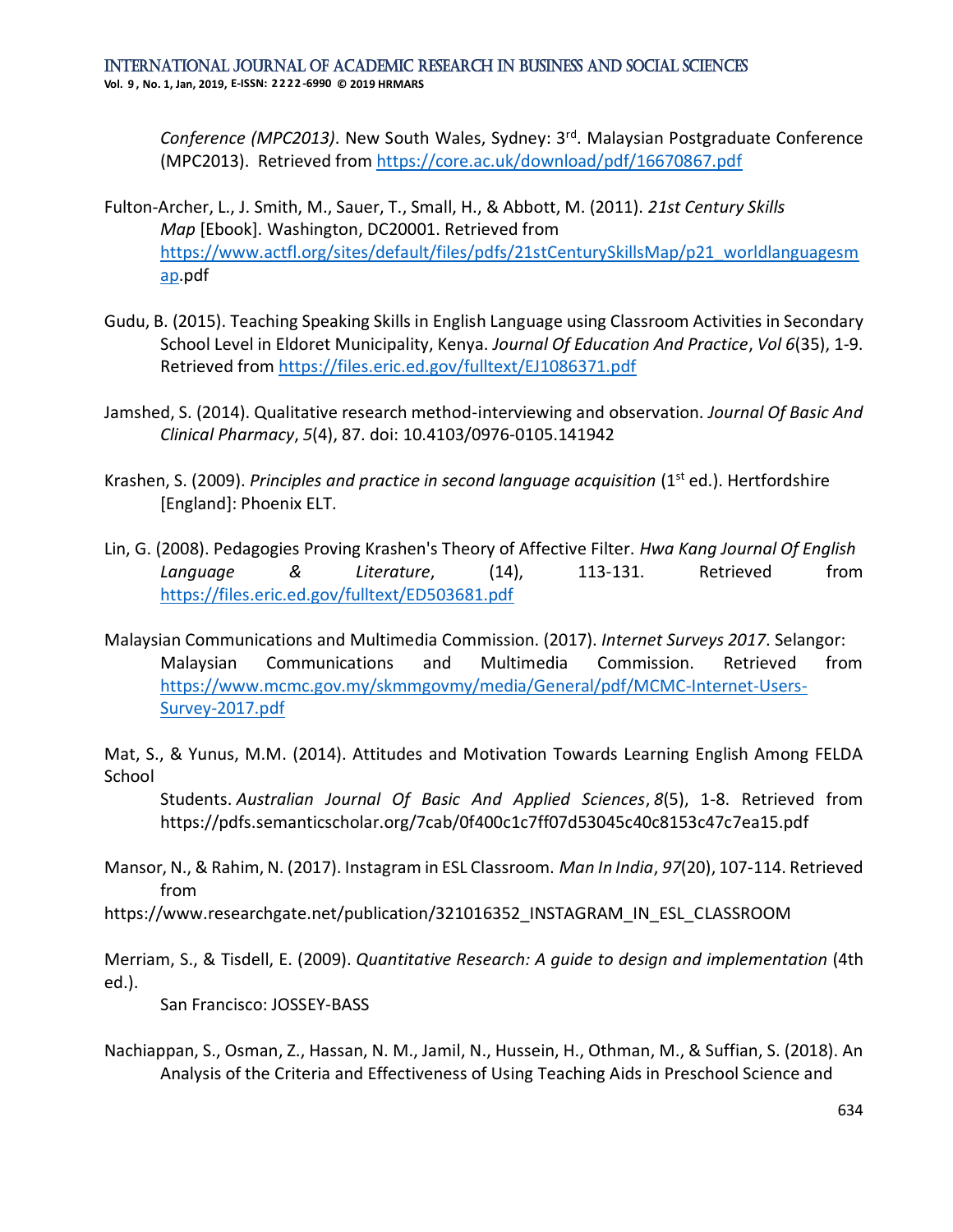Technology Components in Malaysia. *International Journal of Academic Research in Progressive Education and Development, 7(1),* 63–82.

Nath, P.R., Mohamad, M., & Yamat, H. (2017). The Effects of Movies on the Affective Filter and English

Acquisition of Low-Achieving English Learners. *Creative Education*, *08*(08), 1357-1378. doi: 10.4236/ce.2017.88096

- Purwandari, M. (2017). The Use of Photographs on Instagram in Teaching Descriptive Text to Improve Students' Writing skill. *Journal Of English Language Teaching*, *6*(2). Retrieved from [http://file:///C:/Users/User-PC/Downloads/20694-Article%20Text-40991-1-10-](http://file/C:/Users/User-PC/Downloads/20694-Article%20Text-40991-1-10-20180117.pdf) [20180117.pdf](http://file/C:/Users/User-PC/Downloads/20694-Article%20Text-40991-1-10-20180117.pdf)
- Rensburg, H., & Thanh, T. (2017). Teachers' Use of Facebook Motivating Vietnamese Students to Improve Their English Language Learning. *Mobile Learning In Higher Education In The Asia-Pacific Region*, *40*. doi: 10.1007/978-981-10-4944-6\_18
- Seo, K. (2013). *Using social media effectively in the classroom* (1<sup>st</sup> ed.). New York, NY: Routledge.
- Stefánsson, E. (2013). Second Language Acquisition The Effect of Age and Motivation. *Háskóli Íslands Hugvísindasvið Enska*. Retrieved from https://www.academia.edu/32533715/Second Language Acquisition The Effect of Age a nd Motivation Ritger%C3%B0 til BA pr%C3%B3fs
- Wilcox, M.J., Murphy, K.M., Bacon, C.K., and Thomas, S. (2001). Improving language teaching practices in preschool classrooms. *Infant Child Research Programs*, Arizona State University, Tempe Arizona. http://icrp.asu.edu
- Lie, W., & Yunus, M.M. (2018). Pen Pals Are Now in Your Finger Tips— A Global Collaboration Online Project to Develop Writing Skills. *Creative Education*, *09*(15), 2491-2504. doi: 10.4236/ce.2018.915188
- Yunus, M.M. (2007). Malaysian ESL teachers' use of ICT in their classrooms: expectations and realities. *Recall*, *19*(01), 79. doi: 10.1017/s0958344007000614
- Yunus, M.M, Osman, W., & Ishak, N. (2011). Teacher-student relationship factor affecting motivation and academic achievement in ESL classroom. *Procedia - Social And Behavioral Sciences*, *15*, 2637-2641. doi: 10.1016/j.sbspro.2011.04.161
- Yunus, M.M, Nordin, N., Salehi, H., Sun, C., & Embi, M. (2013). Pros and Cons of Using ICT in Teaching ESL Reading and Writing. *International Education Studies*, *6*(7). doi: 10.5539/ies. v6n7p119